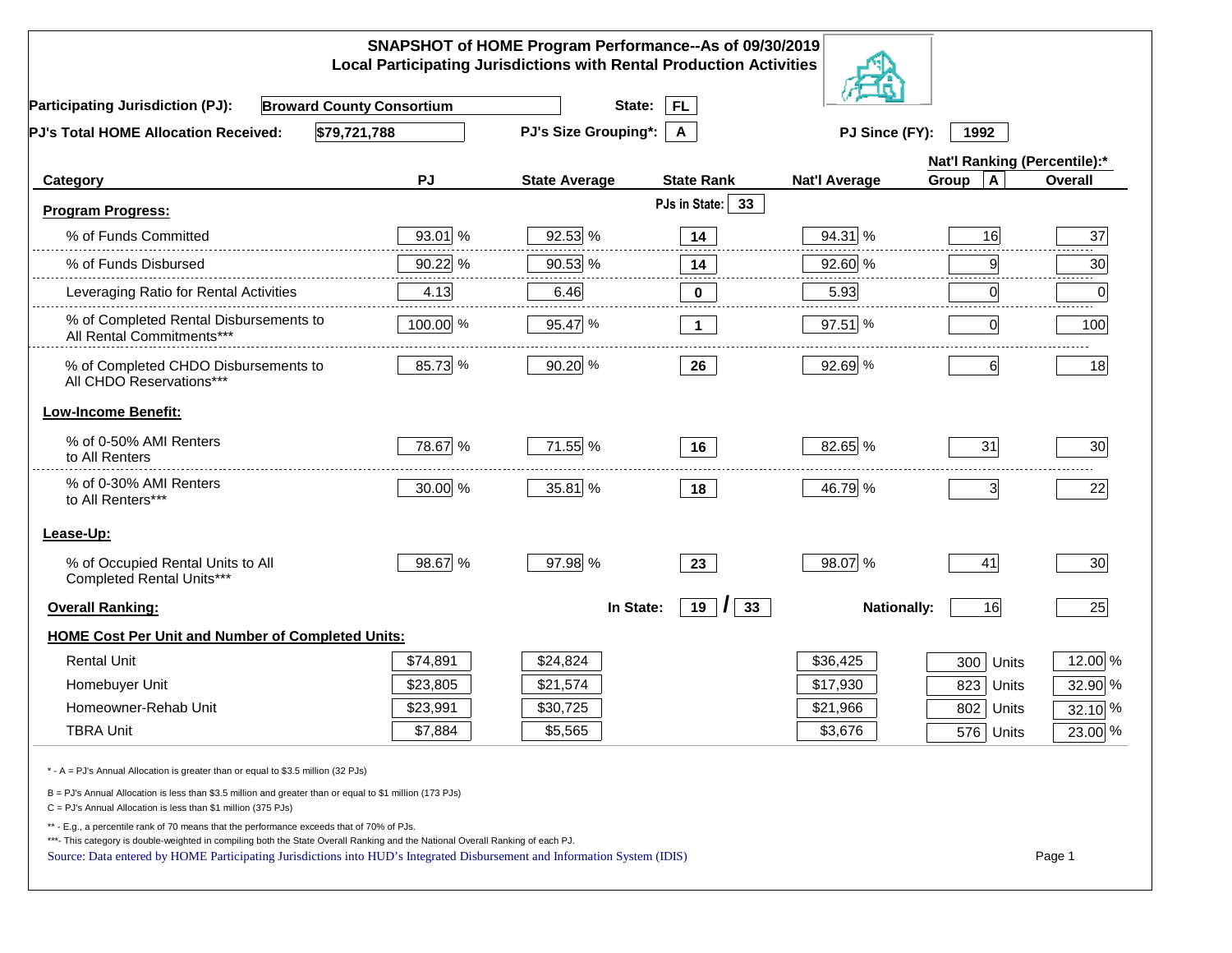| <b>Participating Jurisdiction (PJ): Broward County Consortium</b>           |             |      |               |                                   | FL          |                                        |                                 |                      |                            |             |
|-----------------------------------------------------------------------------|-------------|------|---------------|-----------------------------------|-------------|----------------------------------------|---------------------------------|----------------------|----------------------------|-------------|
| <b>Total Development Costs:</b>                                             |             |      | <b>Rental</b> | Homebuyer                         |             | <b>Homeowner</b>                       | <b>CHDO Operating Expenses:</b> | PJ:                  |                            | $0.0\%$     |
| (average reported cost per unit in<br>PJ:<br><b>HOME-assisted projects)</b> |             |      | \$125,872     | \$120,232                         |             | \$27,363                               | (% of allocation)               | <b>National Avg:</b> |                            | $1.1$ %     |
| State:*                                                                     |             |      | \$102,003     | \$103,008                         |             | \$36,883                               |                                 |                      |                            |             |
|                                                                             | National:** |      | \$135,225     | \$88,236                          |             | \$26,222                               |                                 |                      |                            |             |
|                                                                             |             |      |               | <b>Rental Homebuyer Homeowner</b> | <b>TBRA</b> |                                        |                                 |                      | Rental Homebuyer Homeowner | <b>TBRA</b> |
| <b>RACE:</b>                                                                |             | %    | %             | %                                 | %           | <b>HOUSEHOLD TYPE:</b>                 | %                               | %                    | ℅                          | %           |
| White:                                                                      |             | 18.9 | 15.8          | 27.3                              | 25.0        | Single/Non-Elderly:                    | 32.4                            | 25.5                 | 17.8                       | 21.4        |
| <b>Black/African American:</b>                                              |             | 55.4 | 65.0          | 55.5                              | 75.0        | Elderly:                               | 13.9                            | 4.1                  | 33.4                       | 14.3        |
| Asian:                                                                      |             | 0.0  | 0.6           | 0.4                               | 0.0         | Related/Single Parent:                 | 30.7                            | 34.4                 | 24.4                       | 57.1        |
| American Indian/Alaska Native:                                              |             | 0.0  | 0.0           | 0.0                               | 0.0         | <b>Related/Two Parent:</b>             | 19.3                            | 29.0                 | 16.2                       | 3.6         |
| Native Hawaiian/Pacific Islander:                                           |             | 0.0  | 0.0           | 0.0                               | 0.0         | Other:                                 | 3.7                             | 6.8                  | 8.1                        | 3.6         |
| American Indian/Alaska Native and White:                                    |             | 0.0  | 0.0           | 0.0                               | 0.0         |                                        |                                 |                      |                            |             |
| Asian and White:                                                            |             | 0.0  | 0.6           | 0.1                               | 0.0         |                                        |                                 |                      |                            |             |
| <b>Black/African American and White:</b>                                    |             | 0.0  | 0.0           | 0.1                               | 0.0         |                                        |                                 |                      |                            |             |
| American Indian/Alaska Native and Black:                                    |             | 0.0  | 0.0           | 0.0                               | 0.0         |                                        |                                 |                      |                            |             |
| <b>Other Multi Racial:</b>                                                  |             | 2.0  | 1.5           | 1.7                               | 0.0         |                                        |                                 |                      |                            |             |
| Asian/Pacific Islander:                                                     |             | 0.0  | 0.1           | 0.0                               | 0.0         |                                        |                                 |                      |                            |             |
| <b>ETHNICITY:</b>                                                           |             |      |               |                                   |             |                                        |                                 |                      |                            |             |
| <b>Hispanic</b>                                                             |             | 23.6 | 16.4          | 14.8                              | 0.0         |                                        |                                 |                      |                            |             |
| <b>HOUSEHOLD SIZE:</b>                                                      |             |      |               |                                   |             | <b>SUPPLEMENTAL RENTAL ASSISTANCE:</b> |                                 |                      |                            |             |
| 1 Person:                                                                   |             | 38.9 | 21.5          | 34.3                              | 17.9        | Section 8:                             | 2.4                             | $0.5$ <sup>#</sup>   |                            |             |
| 2 Persons:                                                                  |             | 25.0 | 25.2          | 29.9                              | 7.1         | <b>HOME TBRA:</b>                      | 0.0                             |                      |                            |             |
| 3 Persons:                                                                  |             | 21.6 | 31.7          | 17.2                              | 46.4        | Other:                                 | 50.7                            |                      |                            |             |
| 4 Persons:                                                                  |             | 11.1 | 13.1          | 9.7                               | 17.9        | No Assistance:                         | 47.0                            |                      |                            |             |
| 5 Persons:                                                                  |             | 1.4  | 6.0           | 5.9                               | 7.1         |                                        |                                 |                      |                            |             |
| 6 Persons:                                                                  |             | 2.0  | 1.5           | 2.2                               | 3.6         |                                        |                                 |                      |                            |             |
| 7 Persons:                                                                  |             | 0.0  | 0.6           | 0.5                               | 0.0         |                                        |                                 |                      |                            |             |
| 8 or more Persons:                                                          |             | 0.0  | 0.5           | 0.2                               | 0.0         | # of Section 504 Compliant Units:      |                                 | 40                   |                            |             |
| The State average includes all local and the State PJs within that state    |             |      |               |                                   |             |                                        |                                 |                      |                            |             |
| ** The National average includes all local and State PJs, and Insular Areas |             |      |               |                                   |             |                                        |                                 |                      |                            |             |

Source: Data entered by HOME Participating Jurisdictions into HUD's Integrated Disbursement and Information System (IDIS) Page 2